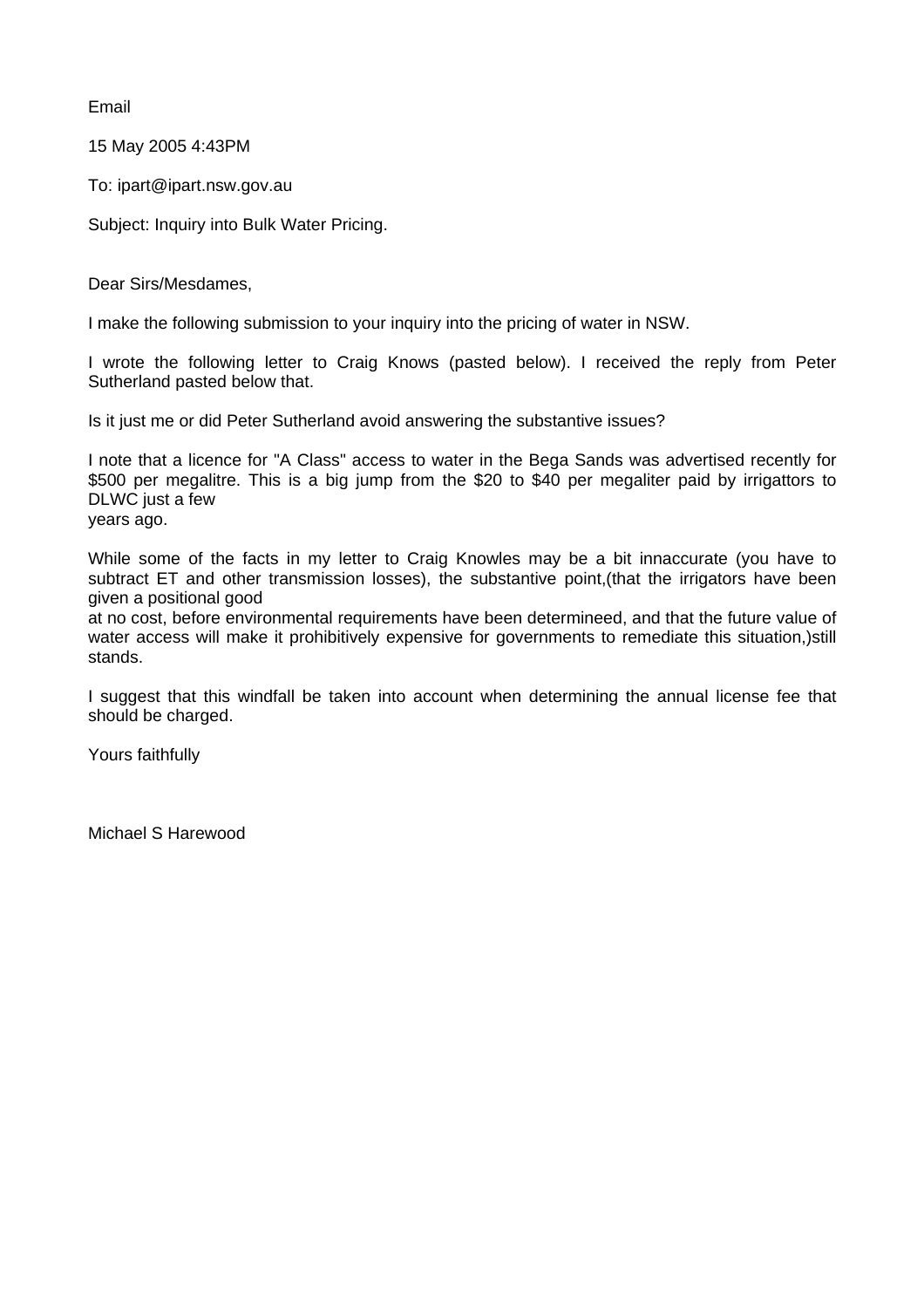Open Letter to Craig Knowles Minister for Natural Resources, Infrastructure and Planning.

Dear Mr. Knowles,

It is with great dismay that I write to you concerning your recent decision to support the conversion of water licenses to perpetual rights.

I have participated in the water reform process, as a conservation interest representative on the South Coast Water Management Committee, on the understanding that all parties accepted the principal of adaptive management. That is, if and when new evidence of the effect of water extraction and use on river health showed that a reduction in water extraction is justified, this would be done. Now that you have made water licenses a compensable right, this is unlikely to happen due to budgetary constraints on the part of governments.

I remind you that Professor Peter Cullen, former head of the Cooperative Research Center for Freshwater Ecology, has said that, in rivers where more than a third of median annual flows are extracted, there is likely to be a significant detrimental effect on river health. I note that about 85% of the flows in the Murray Darling basin are currently extracted, including about 98% of the flows in the Murrumbidgee. The return of 3% of flows is pathetic tokenism.

Driving across the Hay plain recently, I observed vast 2 to 3 meter tall crops of corn grown under flood irrigation in semi-desert. This is lunacy.

Your recent ministerial statement asserts that perpetual rights are necessary to enable investment in improved water use efficiency. This is nonsense. All that is necessary to improve water use efficiency is to increase the price. Your government has never achieved full cost recovery for delivery of water services, let alone charged a fair price for water.

Moreover, any improvements in water use efficiency will not result in more water being left in river because irrigators can simply use the water saving per hectare to increase the area of cropping-the NSW Government decided that some years ago.

Turning water licenses into perpetual rights has given "positional goods" to license holders at no cost. Max Walsh, writing in the Sydney Morning Herald, contrasted material goods with positional goods.

Material goods are things like cars, washing machines and hamburgers. If you increase the demand, the supply will increase so the price doesn't go up much. However positional goods are things like harbor-front land or the artworks of dead masters- the supply cannot increase with demand so the price goes up at a much faster rate than inflation.

We cannot make it rain and pretty- well every dam west of the divide that made economic sense (plus many that never did) has been built. Water entitlements will now inflate in price at a rate that will make it too expensive for governments to constrain water extraction to ecologically sustainable limits in the future.

Whatever were you thinking of?

Yours in despair Mick Harewood 29 June 2004